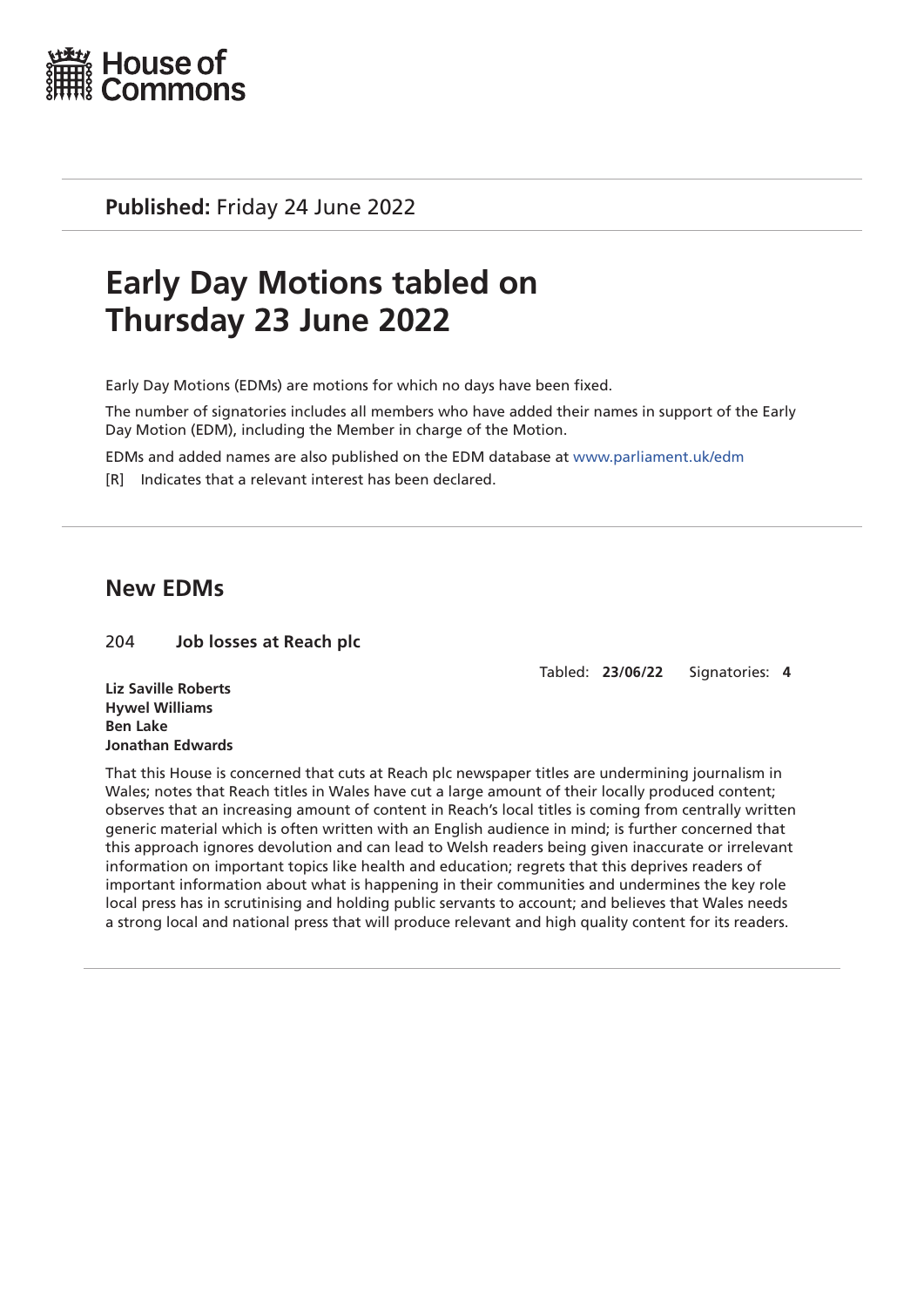# **Added Names**

Below are EDMs tabled in the last two weeks to which names have been added. Only the first 6 names and any new names are included.

### 174 **Appointment of the First Honorary Consul of Estonia for Glasgow and the West of Scotland**

Tabled: **16/06/22** Signatories: **8**

**Martin Docherty-Hughes Allan Dorans Anne McLaughlin Chris Law Chris Stephens Jim Shannon**

Brendan O'Hara

That this House welcomes the appointment of Mr Philip Barlow as the First Honorary Consul of Estonia for Glasgow and the West of Scotland; recognises his long family links connecting Estonia and Scotland; congratulates Mr Barlow on his appointment as Honorary Consul and believes that his new role will strengthen the social, economic and cultural links between Glasgow, the West of Scotland and Estonia to the benefit of all.

#### 176 **Ban on the Import of Foie Gras**

Tabled: **16/06/22** Signatories: **13**

**Sir Mike Penning Hywel Williams Anne McLaughlin Jonathan Edwards Ben Lake Liz Saville Roberts**

Caroline Lucas

That this House condemns the production of foie gras by force-feeding ducks and geese which causes severe physical and psychological pain for the animals involved; welcomes the continued ban on production of foie gras in the UK; and calls on the Government to introduce the promised ban on the import of foie gras immediately.

| 177 | <b>Heating Oil</b> |  |
|-----|--------------------|--|
|-----|--------------------|--|

Tabled: **16/06/22** Signatories: **9**

**Tim Farron Jonathan Edwards Helen Morgan Hywel Williams Ben Lake Liz Saville Roberts**

Sarah Olney

That this House is concerned about the spiralling cost of heating oil; shocked that the cost of heating oil has more than doubled in the last year from 42p per litre in June 2021 to 105p per litre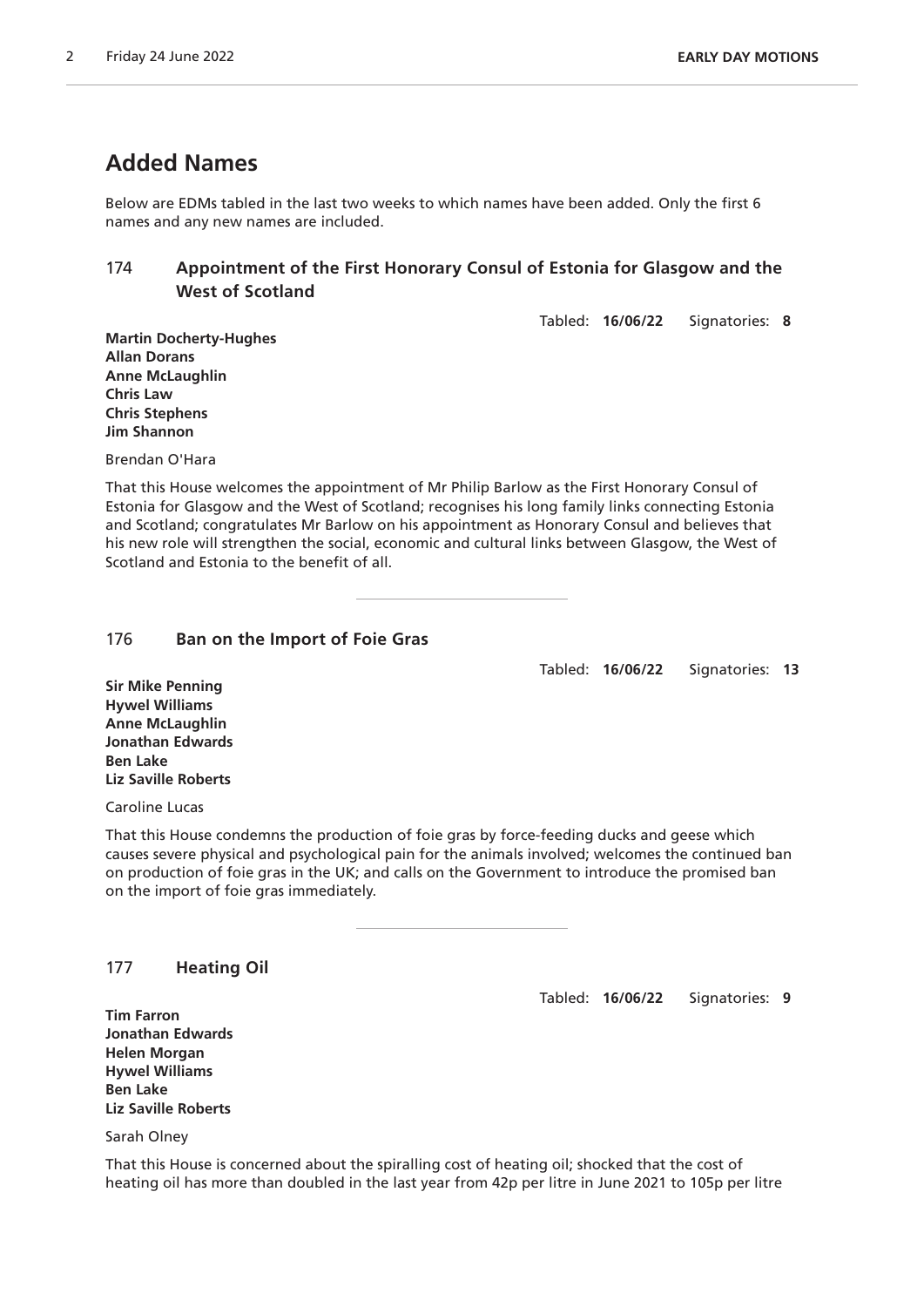now; notes that 5 per cent of homes in England use heating oil as their primary heating method and that most of those homes are in rural areas; notes that those households do not benefit from the price cap, as homes with mains gas heating do; calls on the government to introduce a cap on the price households pay per litre of heating oil to bring down bills; and further calls for the Government to absorb the cost of the cap to protect heating oil suppliers and protect competition in the market.

#### 179 **Glasgow as the potential host city for Eurovision 2023**

Tabled: **20/06/22** Signatories: **7**

**Stewart Malcolm McDonald Chris Stephens Carol Monaghan Jim Shannon Alison Thewliss Anne McLaughlin**

Allan Dorans

That this House notes that Ukraine won the Eurovision Song Contest in 2022; recognises that it is unable to host the 2023 contest due to the illegal invasion of its territory by Russia; understands that the European Broadcasting Union has entered into discussion with the BBC as runner up nation broadcaster to host the 2023 contest; recognises that Glasgow has a proven track record of hosting successful large scale events of international significance, including the COP26 climate conference, and the 2014 Commonwealth Games; further notes the significant cultural reach of the city in the spheres of the arts, music, and creative broadcast industries; notes the major broadcast facilities already in place in Glasgow; and proposes that Glasgow is the natural choice to be the Eurovision Song Contest substitute venue.

181 **Blood donation**

Tabled: **20/06/22** Signatories: **5**

**Jim Shannon Gavin Robinson Sir Mike Penning Sir Jeffrey M Donaldson Rachael Maskell**

That this House notes the importance of blood donation as highlighted in World Blood Donation Day last week which saw nine times the normal amount of donators being registered in Northern Ireland; notes that this life saving donation takes a mere 30 minutes and is available to anyone of good health between the ages of 17 and 65; further highlights that currently in Northern Ireland 94 per cent of those eligible to donate do not do so; encourages those who are able to take steps to register online and donate blood at the next available time to ensure that there is blood available for those with cancer, those in car accidents, those in surgery or a mother in childbirth; and thanks those who take the time to donate regularly recognising that their selfless action in donating once potentially is used in three life saving actions.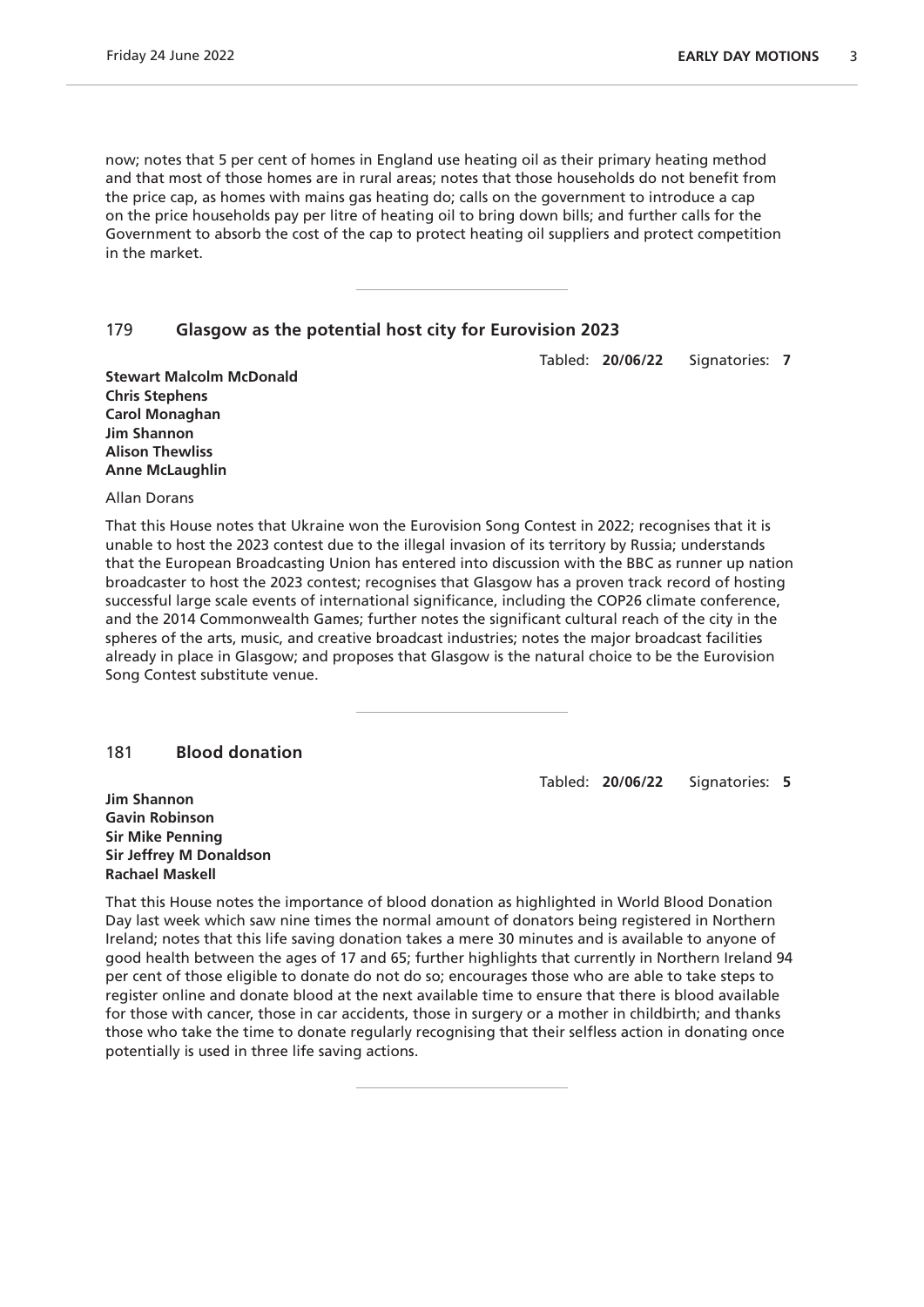#### 183 **Covid-19 Inquiry engagement with ethnic minorities**

| <b>Bell Ribeiro-Addy</b><br><b>Valerie Vaz</b><br><b>Chris Stephens</b> |                 | Tabled: 20/06/22 | Signatories: 9 |  |
|-------------------------------------------------------------------------|-----------------|------------------|----------------|--|
| <b>Jon Trickett</b><br><b>Jim Shannon</b><br>Claudia Webbe              |                 |                  |                |  |
| Rachael Maskell                                                         | Anne McLaughlin | Caroline Lucas   |                |  |

That this House regrets the adverse impact the covid-19 pandemic has had on black, Asian and minority ethnic communities, including the particular impacts on health and social care workers from these communities; echoes, and urges the Prime Minister to accept, the Inquiry Chair's recommendation that the draft terms of reference for the long-anticipated COVID-19 Inquiry be reframed to put possible inequalities at its forefront so that investigation into any unequal impacts of the pandemic runs through the whole Inquiry; recognises the work of the Federation of Ethnic Minority Healthcare Organisations (FEMHO), a group of individuals, organisations and networks in the health and care sectors who have been impacted by covid-19; notes that FEMHO are uniquely placed to provide insight on the impacts of covid-19 on black, Asian and minority ethnic communities and health and care sector workers; and further calls for FEMHO to be given Core Participant status to allow them to engage with and contribute throughout the COVID-19 Inquiry.

#### 185 **National Parent Teacher Association Week 2022**

Tabled: **20/06/22** Signatories: **10**

**Munira Wilson Grahame Morris Tim Farron Layla Moran Jim Shannon Liz Saville Roberts**

Rachael Maskell Sarah Olney

That this House celebrates National PTA Week, which takes place from 20 to 24 June 2022 and was launched by Parentkind, the largest network of Parent Teacher Association fundraisers in the UK; recognises that Parentkind's 13,000 PTA members raise over £120 million per year, placing them alongside some of the largest charities in the UK; acknowledges the dedication and determination that PTAs have shown in maintaining support for schools throughout the covid-19 pandemic and beyond; and notes the vital role played by PTAs, not only in fundraising, but in building the school community.

#### 186 **Turban Tandoori, Scottish Curry Awards 2022**

Tabled: **20/06/22** Signatories: **6**

**Kirsten Oswald Chris Law Chris Stephens Jim Shannon Anne McLaughlin Allan Dorans**

That this House recognises the significant achievement of Turban Tandoori at the Scottish Curry Awards 2022, particularly Purushottam Aryal who won Chef of the Year; congratulates the whole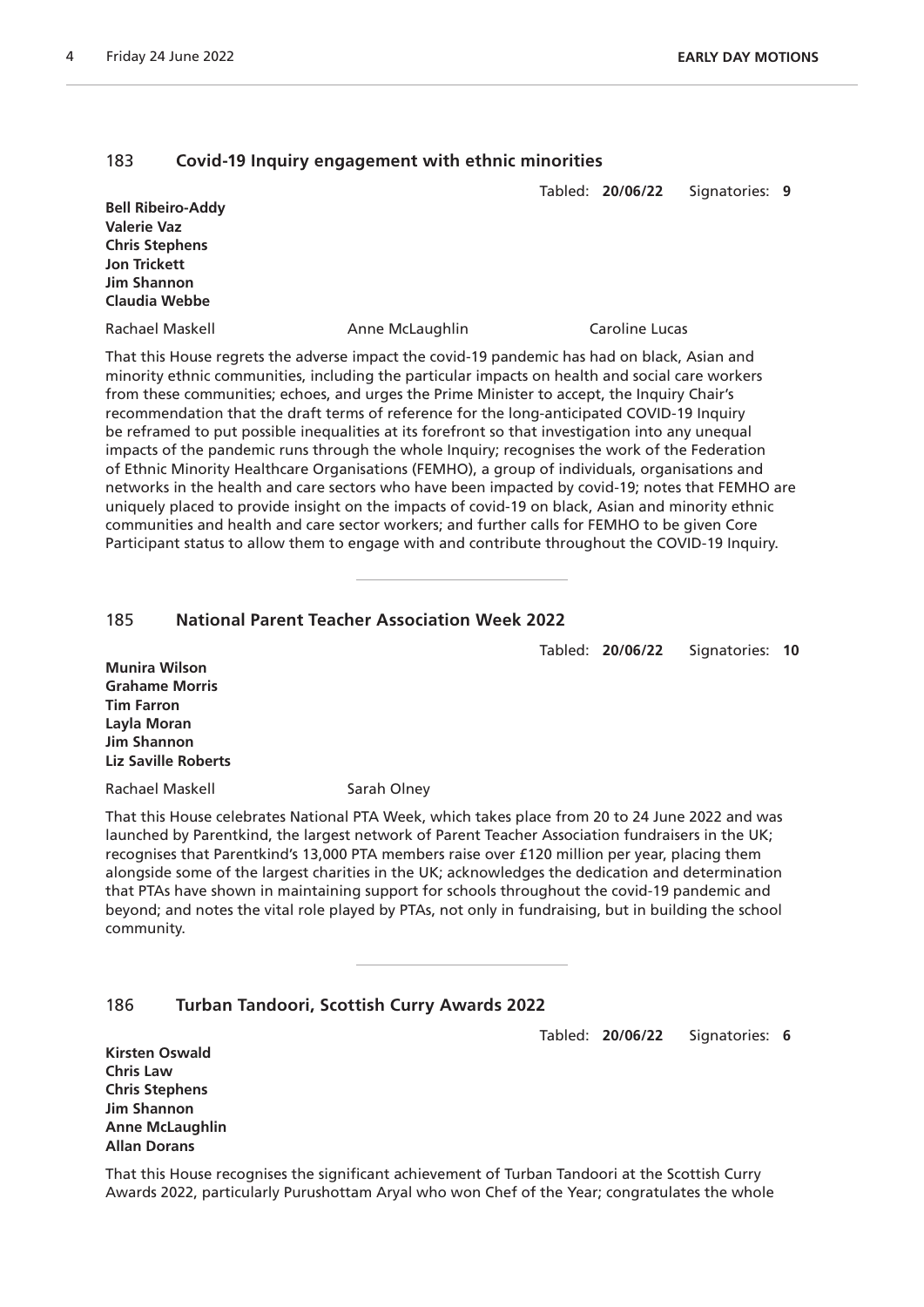staff team on this success; recalls that the restaurant also won several prestigious awards at last year's Scottish Curry Awards; further recognises that the Turban Tandoori restaurant, located in Giffnock, East Renfrewshire, is a much-loved establishment by locals and customers who travel from further afield to enjoy great dining with exemplary costumer service; and commends the significant positive impact made by the restaurant locally thanks to their commitment to the area and community.

#### 187 **Chartered Management Institute 75th Anniversary**

Tabled: **20/06/22** Signatories: **8**

**Kirsten Oswald Chris Law Chris Stephens Jim Shannon Alison Thewliss Rachael Maskell**

Anne McLaughlin Allan Dorans

That this House congratulates The Chartered Management Institute (CMI) on its 75th Anniversary, marking 75 years of pursuing its mission to turn accidental managers into conscious and capable leaders; recognises that CMI was created in 1947 to put productivity at the heart of the United Kingdom's recovery from the devastation of the Second World War; celebrates CMI's vibrant community of 180,000 member managers and leaders, including 14,000 Chartered Managers, who are committed to their own professional development as well as delivering wider networks such as CMI Women, which celebrated its 50th anniversary in 2019, CMI's Regional Boards, which operate in all nations of the UK, and CMI's International Boards, in Hong Kong, Malaysia, Singapore, and Sri Lanka, which look after the interests of ten percent of CMI's membership; considers that productivity through better management is just as important to the social, economic and ecological challenges the UK and the global community face today; awaits with interest CMI's upcoming anniversary research publication, The Everyone Economy, which argues that genuine inclusion and opportunity are key to securing sustained success in all organisations, whether in business or public services, and that society has a long way to go in delivering equal representation; and wishes the CMI and its members every success in this anniversary year and beyond.

#### 188 **Cervical Screening Awareness Week 2022**

Tabled: **20/06/22** Signatories: **10**

**Nadia Whittome Sir Mike Penning Chris Stephens Jonathan Edwards Jim Shannon Claudia Webbe**

Rachael Maskell Anne McLaughlin Caroline Lucas

That this House notes the week commencing 20 June 2022 is Cervical Screening Awareness Week; recognises that cervical screening can save lives and stop many cervical cancers; understands that almost one in three currently do not take up their invite; appreciates that cervical screening isn't easy for everyone; highlights that Jo's Cervical Cancer Trust provide information and support for anyone who needs them; and calls for all hon Members to support this important week.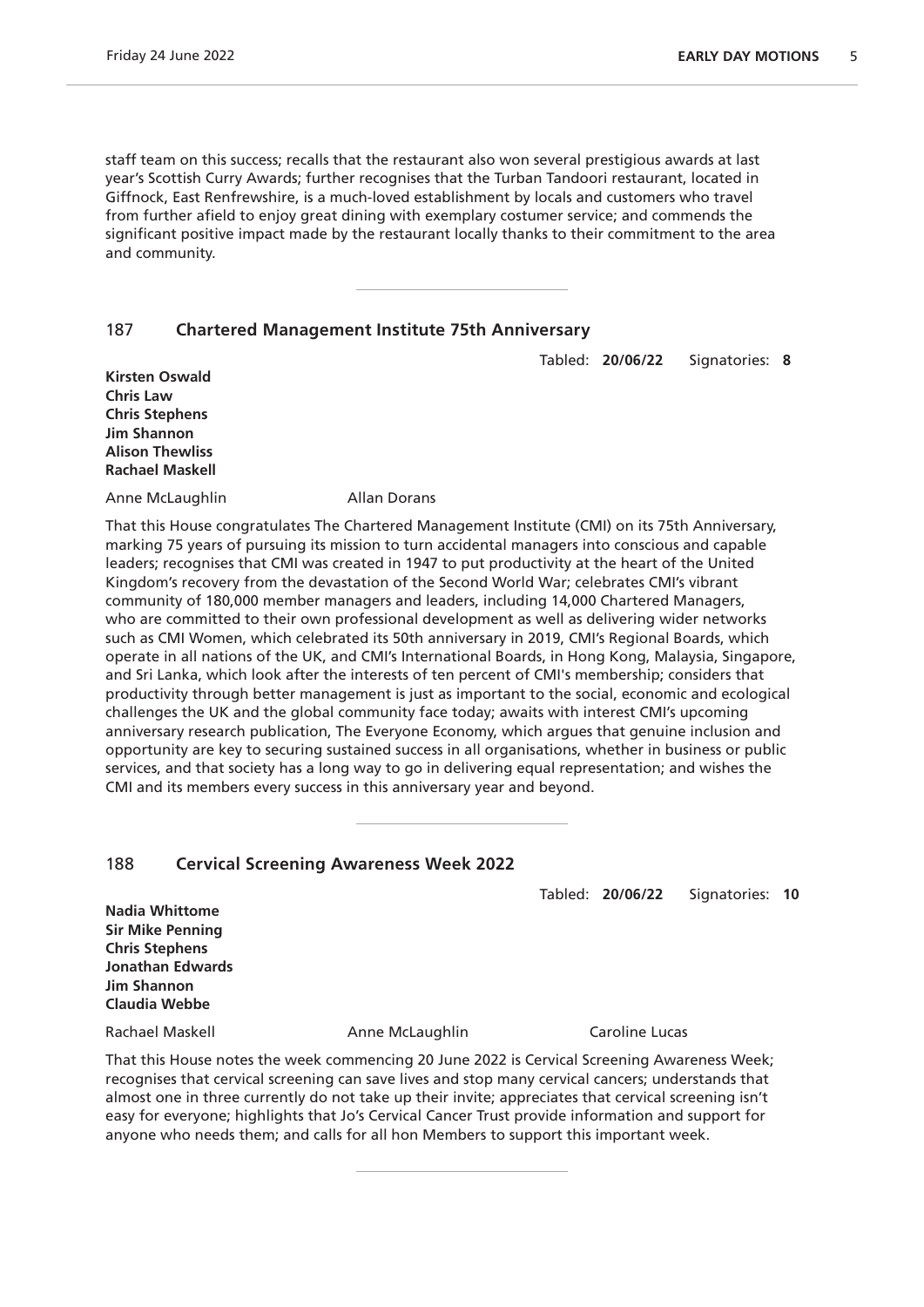#### 189 **Volunteer of the Year Award**

Tabled: **20/06/22** Signatories: **7**

**Steven Bonnar Chris Law Chris Stephens Jim Shannon Amy Callaghan Anne McLaughlin**

Allan Dorans

That this House congratulates Nan Fotheringham on winning Volunteer of the Year at the SCVO Scottish Charity Awards 2022 on 15 June 2022; recognises her outstanding contribution to the Coatbridge Citizens Advice Bureau; praises her commitment to supporting others in the community and the need to make positive differences through volunteering; highlights her work in increasing the accessibility of Power of Attorney applications; commends her 20 years' worth of work in this field, and wishes her all the very best for the future.

#### 190 **Funding for child and adolescent mental health services**

Tabled: **20/06/22** Signatories: **6**

**Mr Barry Sheerman Jonathan Edwards Jim Shannon Claudia Webbe Rachael Maskell Caroline Lucas**

That this House recognises the debilitating effects an inability to obtain a diagnosis for a learning disability can have on a child's education and adolescence; expresses concern that people are currently experiencing up to seven year waiting lists in order to receive

an assessment; urges the Government to take immediate action to ensure that child and adolescent mental health services are properly funded and staffed to tackle these serious issues.

#### 193 **Success at the The Scottish Hospitality Awards 2022**

Tabled: **21/06/22** Signatories: **5**

**Martin Docherty-Hughes Chris Stephens Jim Shannon Anne McLaughlin Allan Dorans**

That this House congratulates everyone at The Wee Play Place, Alexandria on winning the Best Entertaining Team category at the Scottish Hospitality Awards 2022; believes that this success is down to the hard work and dedication of the small team who work in the Wee Play Place in welcoming and supporting the families from the local community and beyond who visit the venue; further believes that the value of soft play venues in furthering the development of young children is of the utmost importance and that this award is a testament to that; and hopes that this award is the first of many in recognition for this important and well thought of local venue.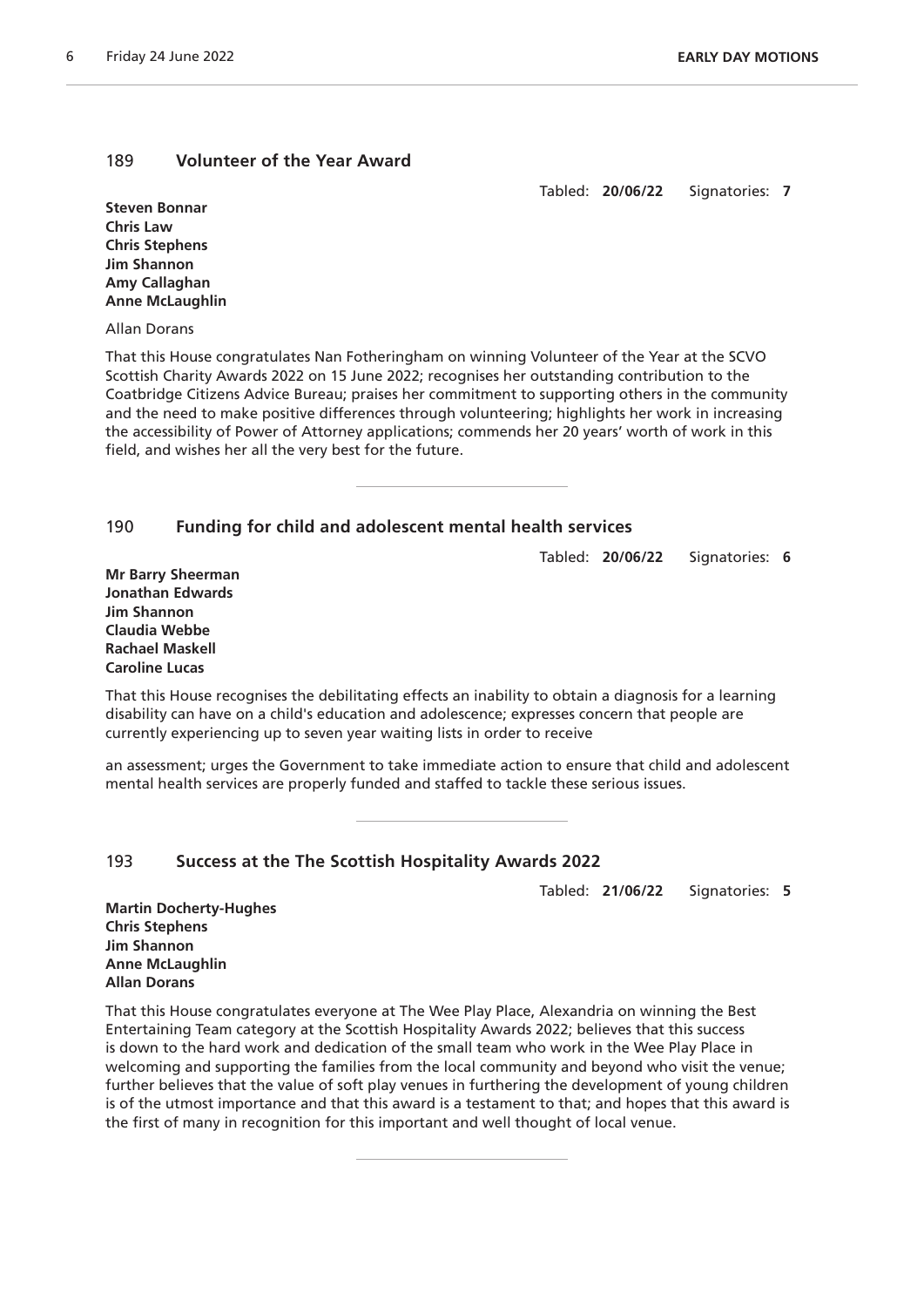#### 194 **Brake's Kids Walk**

Tabled: **21/06/22** Signatories: **4**

**Mr Barry Sheerman Chris Stephens Jim Shannon Rachael Maskell**

That this House celebrates the tireless efforts of countless individuals and organisations, especially community groups, schools, emergency services and road safety professionals, to champion road safety and reduce deaths and serious injuries affecting the young on roads; highlights the 10,125 young people, under the age of 16, killed, seriously injured or slightly injured on roads in the UK in 2020, including 644 in Northern Ireland, despite the covid-19 outbreak reducing traffic and the fact that no level of casualties is acceptable; welcomes £2 billion investment into active travel schemes; congratulates Brake's Kids Walk on 22 June 2022 as a focus of community efforts to raise awareness; notes that over 90,000 schoolchildren from over 600 schools will be speaking out about road safety and the steps that can be taken to stop these avoidable tragedies affecting some of the most vulnerable in communities; further notes that on average six children are killed or seriously injured on UK roads every day; reiterates the WHO's findings that deaths from road traffic injuries are the single biggest killer of children and young people aged five to 29 globally and that exposure to air pollution, inclusive of vehicle emissions, is seriously damaging children's health; supports Brake's continuous drive to push for safer road journeys enabling children to walk in their community without fear of traffic and pollution; and urges the Government to implement statutory guidance for teaching road safety in UK schools so children can understand road danger and learn more.

#### 195 **Whitchurch driving test centre**

Tabled: **21/06/22** Signatories: **5**

**Helen Morgan Layla Moran Wendy Chamberlain Jim Shannon Sarah Olney**

That this House celebrates the hard work of Whitchurch, Shropshire, Town Council in providing an alternative site for the driving test centre; urges the Department for Transport and Driver and Vehicle Standards Agency (DVSA) to work with Whitchurch Town Council and accept their offer to reverse the closure of Whitchurch driving test centre; expresses concern over DVSA centres shutting across the country; and notes the particularly harmful impact that these closures have on rural communities which are seeing many of their vital local services shut down.

### 197 **Reverend Moira McDonald appointed as a Chaplain-in-Ordinary**

Tabled: **22/06/22** Signatories: **2**

#### **Christine Jardine Layla Moran**

That this House congratulates Reverend Moira McDonald from Old Corstorphine Parish Church on having been officially appointed as a Chaplain-in-Ordinary to Her Majesty the Queen's household; understands that she will be one of 10 chaplains to the Queen in Scotland; recognises that she has been directly appointed by the Queen; and wishes her well in her new role.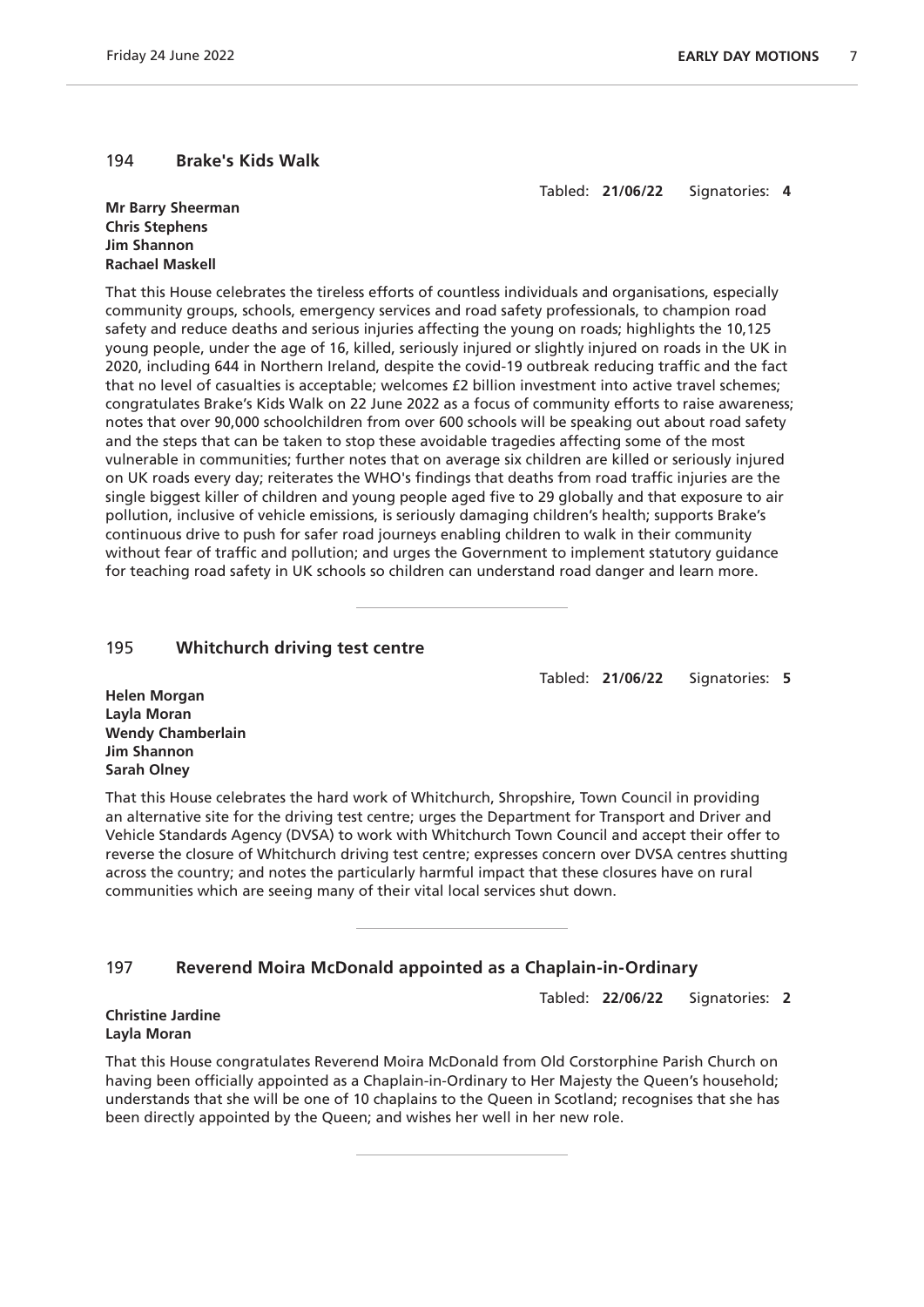#### 198 **Time Deli Hamilton**

Tabled: **22/06/22** Signatories: **3**

#### **Angela Crawley Anne McLaughlin Allan Dorans**

That this House congratulates Time Deli in Hamilton on their success in the 2022 Lanarkshire Retail Business Awards; recognises the hard work of mother and daughter team Lisa and Linda, as well as their excellent team of staff, in developing a successful business since starting the venture in 2017; celebrates Time's offering of artisan delicacies in the heart of Hamilton as well as the unique artistic atmosphere of the deli; understands the challenges faced by the hospitality industry as a result of the covid-19 pandemic; further congratulates Time Deli for overcoming these challenges to be named as the best coffee shop in Lanarkshire; and commends Linda on her famous minestrone soup.

#### 199 **Recruiting and retaining NHS staff**

Tabled: **22/06/22** Signatories: **18**

**Tony Lloyd Sir Stephen Timms Jon Trickett Daisy Cooper Caroline Lucas Rachael Maskell**

| Tim Farron     | Wendy Chamberlain | Sarah Olney      |
|----------------|-------------------|------------------|
| Ed Davey       | Wera Hobhouse     | Layla Moran      |
| Helen Morgan   | Ben Lake          | Claire Hanna     |
| Grahame Morris | Mr Barry Sheerman | Jonathan Edwards |

That this House acknowledges there is a staffing crisis in the National Health Service, exacerbated by the coronavirus pandemic but predating it; recognises the intense pressure on healthcare staff, who having worked incredibly hard during the pandemic now face the vast challenge of clearing the backlog of care caused by it; regrets that many are now leaving NHS employment or actively considering it; notes the years of pay freezes and below-inflation pay rises and the spread of in-work poverty in the NHS; therefore calls for a decent pay rise for NHS staff aimed at boosting recruitment and retention, particularly during the cost of living crisis; urges the Government to act sooner rather than later; and further calls for embedding the real living wage as a benchmark and a dedicated retention package focused on encouraging existing, experienced NHS staff at all levels to stay in post.

### 200 **Proposal for an Elected Representatives (Prohibition of Deception) Bill**

Tabled: **22/06/22** Signatories: **5**

**Liz Saville Roberts Ben Lake Hywel Williams Caroline Lucas Claire Hanna**

That this House is concerned that a culture of disregard for the rules has been allowed to develop within the Government; believes that when Members and Ministers do not acknowledge or apologise for making statements that are not accurate and refuse to correct the record, they endanger public confidence in the political system; calls for action to restore faith in our democracy and to strengthen the values of compassion, respect, and integrity in politics; notes that an